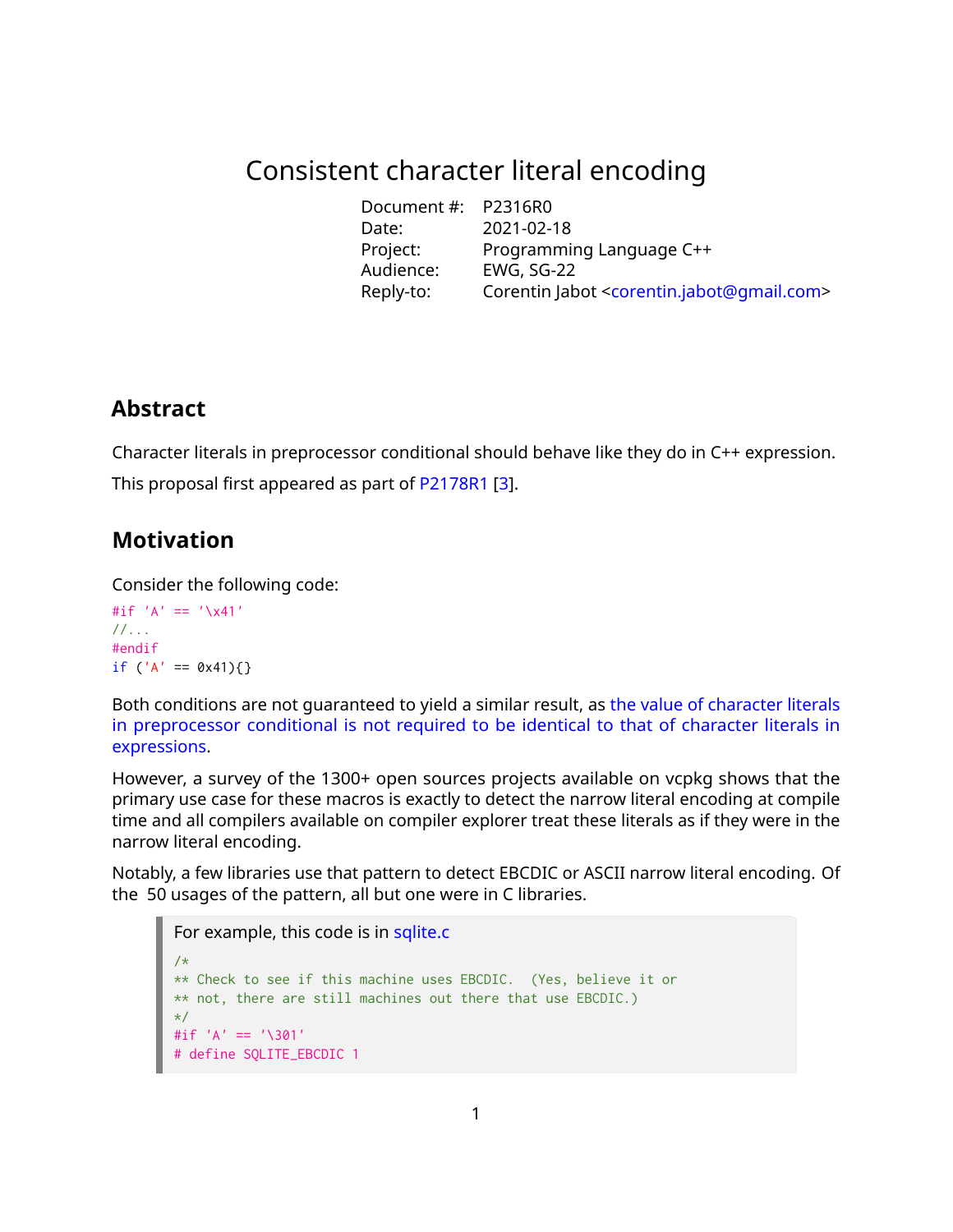```
#else
# define SQLITE_ASCII 1
#endif
```
While we think there should be a better way to detect encodings in C++ [\[1\]](#page-2-1), there is no reason to deprecate that feature.

Instead, we recommend adopting the standard practice and user expectation of converting these literals to the narrow literal encoding before evaluating them.

# **SG16 poll**

August 26th, 2020 Poll: Proposal 11 (of [P2178R0](https://wg21.link/P2178R0) [\[2\]](#page-2-2)): We agree that the same character encoding should be used for character literal in translation phase 4 and 7.

Attendees: 10 No objection to unanimous consent.

### **Wording**

## **?**

## **Preprocessing directives and the example of the control of the control of the control of the control of the control of the control of the control of the control of the control of the control of the control of the contro**

### **?Conditional inclusion Exercise 2.1 (CDP)** [cpp.cond]

The resulting tokens comprise the controlling constant expression which is evaluated according to the rules of [expr.const] using arithmetic that has at least the ranges specified in [support.limits]. For the purposes of this token conversion and evaluation all signed and unsigned integer types act as if they have the same representation as, respectively, intmax\_t or uintmax\_t. [ *Note:* Thus on an implementation where std::numeric\_limits<int>::max() is 0x7FFF and std::numeric\_limits<unsigned int>::max() is 0xFFFF, the integer literal 0x8000 is signed and positive within a #if expression even though it is unsigned in translation phase 7. *— end note* ] This includes interpreting *character-literal* s which may involve converting escape sequences into execution character set members. Whether the numeric value for these *character-literal* s matches the value obtained when an identical *character-literal* occurs in an expression (other than within a #if or #elif directive) is implementation-defined. [ *Note:* Thus, the constant expression in the following #if directive and if statement is not guaranteed to evaluate to the same value in these two contexts:

```
#if 'z' - 'a' == 25if ('z' - 'a' == 25)
```
*— end note* ] Also, whether a single-character *character-literal* may have a negative value is implementation-defined. This include interpreting *character-literal* according to the rules in